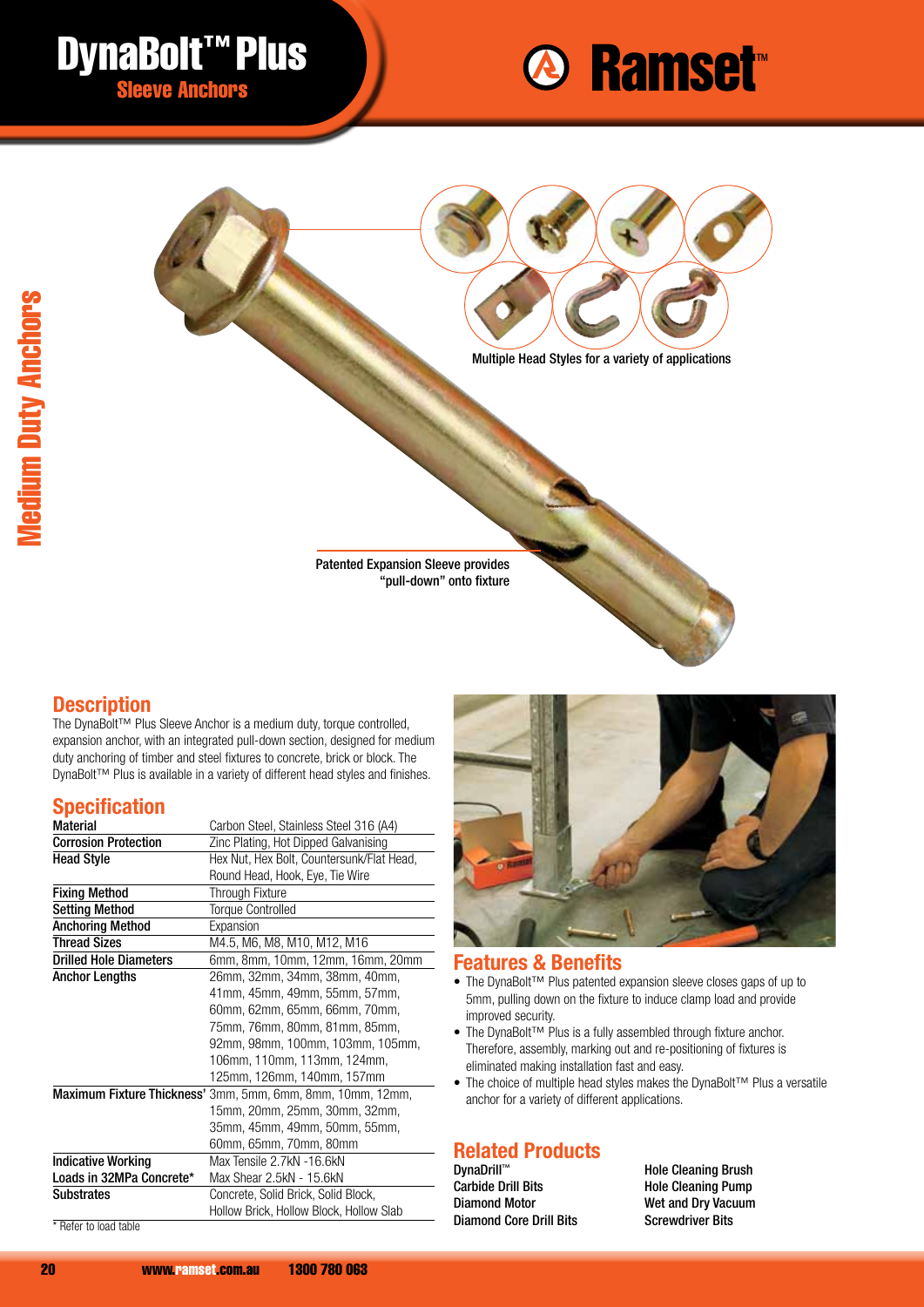

# DynaBolt™ Plus Sleeve Anchors

## **Trades & Applications**

|                | Carpenter | <b>Construction Contractor</b> | <b>Window Installer</b> | <b>Racking Installer</b> |
|----------------|-----------|--------------------------------|-------------------------|--------------------------|
| Bottom plates  |           |                                |                         |                          |
| Hand rails     |           | a.                             |                         |                          |
| Window frames  |           |                                |                         |                          |
| Pallet racking |           |                                |                         |                          |

#### **Installation**

- 1.Drill or core a hole to the recommended diameter and depth using the fixture as a template. Clean the hole thoroughly with a hole cleaning brush. Remove the debris with a hand pump, compressed air, or vacuum.
- 2. Insert the DynaBolt™ Plus through the fixture and drive with a hammer until the washer contacts the fixture.
- 3.Tighten the DynaBolt™ Plus, allowing the sleeve to twist and pull down the fixture firmly onto the substrate. For optimum performance, a torque wrench should be used.





## **DynaBolt™ Sleeve Anchor Hex Nut - Zinc Plated**

| Part No. | Thread          | <b>Max Fixture</b> | <b>Overall Anchor</b> | <b>Drilled Hole</b> | <b>Fixture Hole</b> | <b>Min Hole</b> | <b>Effective</b> | <b>Order</b> |
|----------|-----------------|--------------------|-----------------------|---------------------|---------------------|-----------------|------------------|--------------|
|          | <b>Size</b>     | Thickness (mm)     | Length (mm)           | $\emptyset$ (mm)    | $\emptyset$ (mm)    | Depth (mm)      | Length (mm)      | Qty          |
| D6026    | M4.5            | 3                  | 26                    | 6                   | 8                   | 30              | 23               | 100          |
| DP06040  | M4.5            | 12                 | 38                    | 6                   | 8                   | 45              | 34               | 100          |
| DP06060  | M4.5            | 30                 | 57                    | 6                   | 8                   | 55              | 53               | 100          |
| DP08040  | M <sub>6</sub>  | 6                  | 40                    | 8                   | 10                  | 50              | 34               | 100          |
| DP08065  | M <sub>6</sub>  | 25                 | 66                    | 8                   | 10                  | 65              | 60               | 50           |
| DP08090  | M <sub>6</sub>  | 50                 | 92                    | 8                   | 10                  | 75              | 86               | 50           |
| DP10040  | M <sub>8</sub>  | 3                  | 41                    | 10                  | 12                  | 50              | 34               | 50           |
| DP10050  | M <sub>8</sub>  | 20                 | 49                    | 10                  | 12                  | 55              | 42               | 50           |
| DP10075  | M <sub>8</sub>  | 30                 | 76                    | 10                  | 12                  | 65              | 69               | 50           |
| DP10100  | M <sub>8</sub>  | 50                 | 103                   | 10                  | 12                  | 80              | 96               | 25           |
| DP10125  | M <sub>8</sub>  | 80                 | 124                   | 10                  | 12                  | 85              | 117              | 25           |
| DP12060  | M <sub>10</sub> | 10                 | 55                    | 12                  | 15                  | 70              | 47               | 25           |
| DP12070  | M10             | 15                 | 70                    | $\overline{12}$     | 15                  | 70              | 62               | 25           |
| DP12100  | M <sub>10</sub> | 45                 | 98                    | 12                  | 15                  | 95              | 90               | 20           |
| DP12125  | M <sub>10</sub> | 70                 | 126                   | 12                  | 15                  | 95              | 118              | 20           |
| DP16065  | M <sub>12</sub> | 6                  | 62                    | 16                  | 19                  | 80              | 51               | 20           |
| DP16110  | M <sub>12</sub> | 35                 | 106                   | 16                  | 19                  | 120             | 95               | 10           |
| DP16140  | M12             | 65                 | 140                   | 16                  | 19                  | 120             | 129              | 10           |
| DP20080  | M <sub>16</sub> | 8                  | 81                    | 20                  | 24                  | 100             | 70               | 10           |
| DP20115  | M16             | 25                 | 113                   | 20                  | 24                  | 125             | 102              | 5            |
| DP20160  | M16             | 70                 | 157                   | 20                  | 24                  | 155             | 146              | 5            |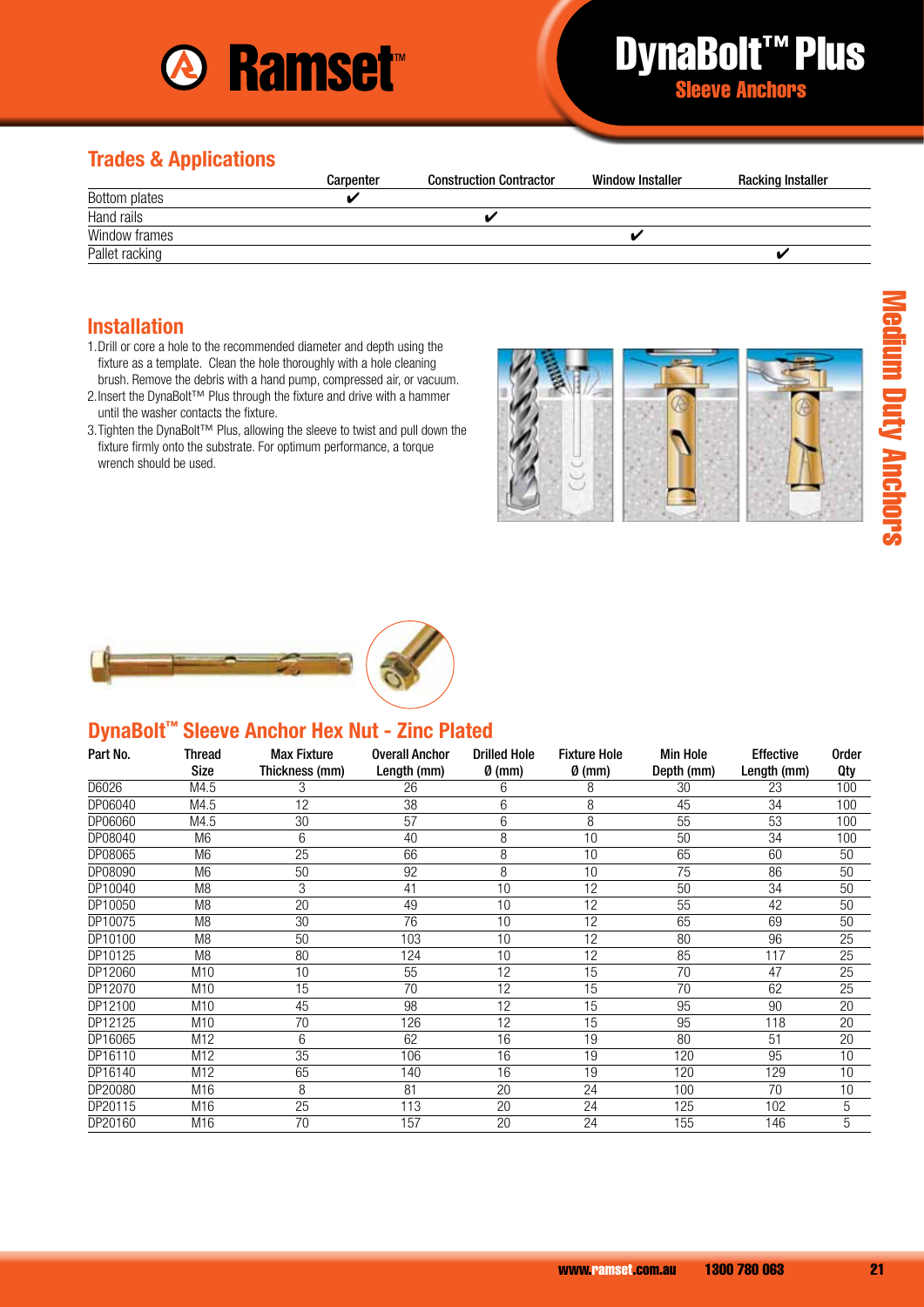





## **DynaBolt™ Sleeve Anchor Hex Nut - Hot Dipped Galvanised**

| Part No.  | Thread<br>Size  | <b>Max Fixture</b><br>Thickness (mm) | <b>Overall Anchor</b><br>Length (mm) | <b>Drilled Hole</b><br>$\emptyset$ (mm) | <b>Fixture Hole</b><br>Hole $\emptyset$ (mm) | <b>Min Hole</b><br>Depth (mm) | <b>Effective</b><br>Length (mm) | <b>Order</b><br><b>Qty</b> |
|-----------|-----------------|--------------------------------------|--------------------------------------|-----------------------------------------|----------------------------------------------|-------------------------------|---------------------------------|----------------------------|
| DP10040GH | M <sub>8</sub>  | 3                                    | 41                                   | 10                                      | 12                                           | 50                            | 34                              | 50                         |
| DP10050GH | M <sub>8</sub>  | 20                                   | 49                                   | 10                                      | 12                                           | 55                            | 42                              | 50                         |
| DP10075GH | M <sub>8</sub>  | 30                                   | 76                                   | 10                                      | 12                                           | 65                            | 69                              | 50                         |
| DP10100GH | M8              | 50                                   | 103                                  | 10                                      | 12                                           | 80                            | 96                              | 25                         |
| DP12060GH | M <sub>10</sub> | 10                                   | 55                                   | 12                                      | 15                                           | 70                            | 47                              | 25                         |
| DP12070GH | M <sub>10</sub> | 15                                   | 70                                   | 12                                      | 15                                           | 70                            | 62                              | 25                         |
| DP12100GH | M <sub>10</sub> | 45                                   | 98                                   | 12                                      | 15                                           | 95                            | 90                              | 20                         |
| DP12125GH | M10             | 70                                   | 126                                  | 12                                      | 15                                           | 95                            | 118                             | 20                         |
| DP16065GH | M <sub>12</sub> | 6                                    | 62                                   | 16                                      | 19                                           | 80                            | 51                              | 20                         |
| DP16110GH | M <sub>12</sub> | 35                                   | 106                                  | 16                                      | 19                                           | 120                           | 95                              | 10                         |
| DP16140GH | M <sub>12</sub> | 65                                   | 140                                  | 16                                      | 19                                           | 120                           | 129                             | 10                         |
| DP20080GH | M16             | 8                                    | 81                                   | 20                                      | 24                                           | 100                           | 70                              | 10                         |
| DP20115GH | M16             | 25                                   | 113                                  | 20                                      | 24                                           | 125                           | 102                             | 5                          |



## **DynaBolt™ Plus Sleeve Anchor Hex Nut - Stainless Steel Grade AISI 316 (A4)**

| Part No.         | Thread          | <b>Max Fixture</b> | <b>Overall Anchor</b> | <b>Drilled Hole</b> | <b>Fixture Hole</b>   | <b>Min Hole</b> | <b>Effective</b> | <b>Order</b> |
|------------------|-----------------|--------------------|-----------------------|---------------------|-----------------------|-----------------|------------------|--------------|
|                  | Size            | Thickness (mm)     | Length (mm)           | $\emptyset$ (mm)    | Hole $\emptyset$ (mm) | Depth (mm)      | Length (mm)      | Qty          |
| DP06040SS        | M4.5            | 12                 | 38                    | 6                   | 8                     | 45              | 34               | 100          |
| <b>DP06060SS</b> | M4.5            | 30                 | 57                    | 6                   | 8                     | 55              | 53               | 100          |
| DP08040SS        | M <sub>6</sub>  | 6                  | 40                    | 8                   | 10                    | 50              | 34               | 100          |
| <b>DP08065SS</b> | M <sub>6</sub>  | 25                 | 66                    | 8                   | 10                    | 65              | 60               | 50           |
| DP10050SS        | M <sub>8</sub>  | 20                 | 49                    | 10                  | 12                    | 55              | 42               | 50           |
| DP10075SS        | M8              | 30                 | 76                    | 10                  | 12                    | 65              | 69               | 50           |
| DP10100SS        | M <sub>8</sub>  | 50                 | 103                   | 10                  | 12                    | 80              | 96               | 25           |
| DP12060SS        | M10             | 10                 | 55                    | 12                  | 15                    | 70              | 47               | 25           |
| DP12070SS        | M10             | 15                 | 70                    | 12                  | 15                    | 70              | 62               | 25           |
| DP12100SS        | M <sub>10</sub> | 45                 | 98                    | 12                  | 15                    | 95              | 90               | 20           |
| DP12125SS        | M <sub>10</sub> | 70                 | 126                   | 12                  | 15                    | 95              | 118              | 20           |



# **DynaBolt™ Sleeve Anchor Hex Bolt - Zinc Plated**

| Part No. | Thread<br><b>Size</b> | <b>Max Fixture</b><br>Thickness (mm) | <b>Overall Anchor</b><br>Length (mm) | <b>Drilled Hole</b><br>$\emptyset$ (mm) | <b>Fixture Hole</b><br>Hole $\emptyset$ (mm) | <b>Min Hole</b><br>Depth (mm) | <b>Effective</b><br>Length (mm) | <b>Order</b><br>0ty |
|----------|-----------------------|--------------------------------------|--------------------------------------|-----------------------------------------|----------------------------------------------|-------------------------------|---------------------------------|---------------------|
| DP08045H | M6                    | 15                                   | 45                                   | 8                                       | 10                                           | 55                            | 34                              | 100                 |
| DP08070H | M6                    | 32                                   | 70                                   | 8                                       | 10                                           | 65                            | 60                              | 50                  |
| DP10045H | M8                    | 8                                    | 45                                   | 10                                      | 12                                           | 55                            | 34                              | 50                  |
| DP10055H | M8                    | 20                                   | 55                                   | 10                                      | 12                                           | 55                            | 42                              | 50                  |
| DP10080H | M <sub>8</sub>        | 30                                   | 80                                   | 10                                      | 12                                           | 80                            | 69                              | 50                  |
| DP10105H | M8                    | 60                                   | 105                                  | 10                                      | 12                                           | 85                            | 96                              | 25                  |
| DP12065H | M10                   | 15                                   | 65                                   | 12                                      | 15                                           | 75                            | 47                              | 25                  |
| DP12075H | M10                   | 20                                   | 75                                   | 12                                      | 15                                           | 75                            | 62                              | 25                  |
| DP12105H | M10                   | 50                                   | $\overline{10}$                      | 12                                      | 15                                           | 95                            | 90                              | 20                  |
| DP16110H | M <sub>12</sub>       | 49                                   | 110                                  | 16                                      | 19                                           | 95                            | 95                              | 10                  |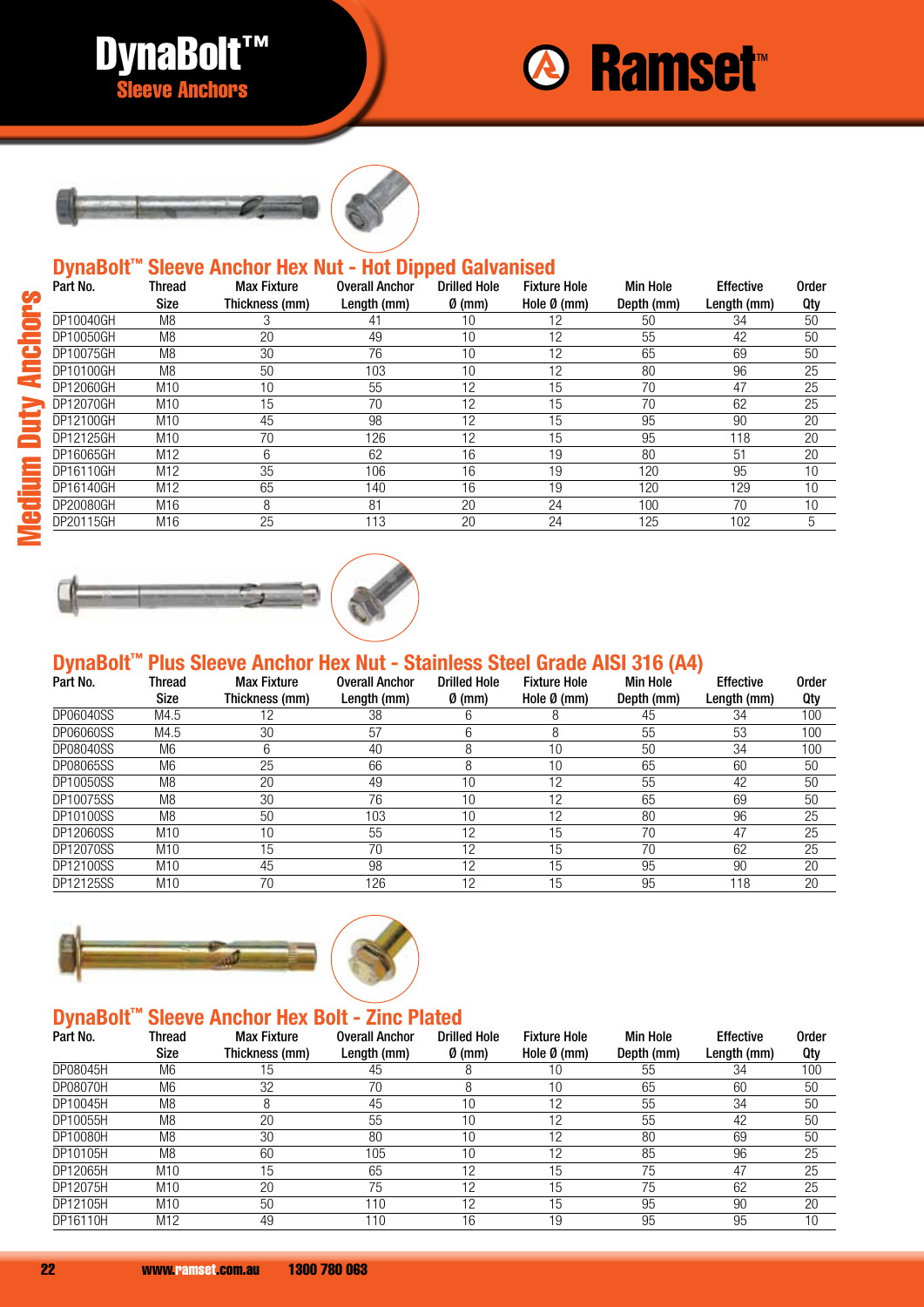





#### **DynaBolt™ Sleeve Anchor Hex Bolt - Stainless Steel Grade AISI 316 (A4)**

| Part No.          | Thread<br>Size  | <b>Max Fixture</b><br>Thickness (mm) | <b>Overall Anchor</b><br>Length (mm) | <b>Drilled Hole</b><br>$\emptyset$ (mm) | <b>Fixture Hole</b><br>Hole $\emptyset$ (mm) | <b>Min Hole</b><br>Depth (mm) | <b>Effective</b><br>Length (mm) | <b>Order</b><br>Qty |
|-------------------|-----------------|--------------------------------------|--------------------------------------|-----------------------------------------|----------------------------------------------|-------------------------------|---------------------------------|---------------------|
| DP08045HSS        | M6              | 15                                   | 45                                   |                                         |                                              | 55                            | 34                              | 100                 |
| DP08070HSS        | M <sub>6</sub>  | 32                                   | 70                                   |                                         | 10                                           | 65                            | 60                              | 50                  |
| DP10045HSS        | M <sub>8</sub>  |                                      | 45                                   | 10                                      |                                              | 55                            | 34                              | 50                  |
| DP10060HSS        | M <sub>8</sub>  | 20                                   | 60                                   | 10                                      |                                              | 60                            | 56                              | 50                  |
| <b>DP10080HSS</b> | M <sub>8</sub>  | 30                                   | 80                                   | 10                                      |                                              | 80                            | 69                              | 50                  |
| DP10105HSS        | M <sub>8</sub>  | 60                                   | 105                                  | 10                                      |                                              | 85                            | 96                              | 25                  |
| <b>DP12075HSS</b> | M <sub>10</sub> | 20                                   | 75                                   | 19                                      | 15                                           | 75                            | 62                              | 25                  |





## **DynaBolt™ Sleeve Anchor Round Head - Zinc Plated**

| Part No. | Thread<br>Size | <b>Max Fixture</b><br>Thickness (mm) | Overall Anchor<br>Lenath (mm) | <b>Drilled Hole</b><br>$\emptyset$ (mm) | <b>Fixture Hole</b><br>Hole Ø (mm) | <b>Min Hole</b><br>Depth (mm) | <b>Effective</b><br>Lenath (mm) | Order<br>Qty |
|----------|----------------|--------------------------------------|-------------------------------|-----------------------------------------|------------------------------------|-------------------------------|---------------------------------|--------------|
| D6032R   | M4.5           |                                      | n <sub>n</sub>                |                                         |                                    | 40                            | 30                              | 100          |
| DP06055R | M4.5           | 25                                   | hŀ<br>UU                      |                                         |                                    | 50                            | 25                              | 100          |



## **DynaBolt™ Sleeve Anchor Countersunk Head - Zinc Plated**

| Part No. | Thread         | <b>Max Fixture</b> | <b>Overall Anchor</b> | <b>Drilled Hole</b> | <b>Fixture Hole</b>   | <b>Min Hole</b> | <b>Effective</b> | Order |
|----------|----------------|--------------------|-----------------------|---------------------|-----------------------|-----------------|------------------|-------|
|          | Size           | Thickness (mm)     | Length (mm)           | $\emptyset$ (mm)    | Hole $\emptyset$ (mm) | Depth (mm)      | Length (mm)      | Qty   |
| D6034F   | M4.5           | 10                 | 34                    |                     |                       | 40              | 30               | 100   |
| DP06060F | M4.5           | 30                 | 60                    |                     |                       | 50              | 25               | 100   |
| DP06075F | M4.5           | 45                 | 75                    |                     |                       | 50              | 25               | 100   |
| DP06100F | M4.5           | 70                 | 100                   |                     |                       | 60              | 25               | 100   |
| DP08060F | M6             | 20                 | 60                    |                     | 10                    | 70              | 30               | 100   |
| DP08085F | M <sub>6</sub> | 45                 | 85                    |                     | 10                    | 75              | 30               | 50    |
| DP10075F | M <sub>8</sub> | 30                 | 75                    | 10                  | 12                    | 85              | 34               | 50    |
| DP10100F | M <sub>8</sub> | 55                 | 100                   | 10                  | 12                    | 85              | 34               | 50    |
| DP10125F | M <sub>8</sub> | 80                 | 125                   | 10                  | 12                    | 105             | 34               | 25    |



# **DynaBolt™ Sleeve Anchor Countersunk Head - Stainless Steel Grade AISI 316 (A4)**

| Part No.          | Thread | <b>Max Fixture</b> | Overall Anchor | <b>Drilled Hole</b> | <b>Fixture Hole</b> | <b>Min Hole</b> | <b>Effective</b> | Order |
|-------------------|--------|--------------------|----------------|---------------------|---------------------|-----------------|------------------|-------|
|                   | Size   | Thickness (mm)     | Lenath (mm)    | $\emptyset$ (mm)    | Hole Ø (mm)         | Depth (mm)      | ∟ength (mm)      | Qty   |
| <b>DP06060FSS</b> | M4.5   | 30                 | 60             |                     |                     | F۲<br>◡◡        | 25               | 100   |
| <b>DP06075FSS</b> | M4.5   | 45                 |                |                     |                     | F۲<br>vv        | 25               | 100   |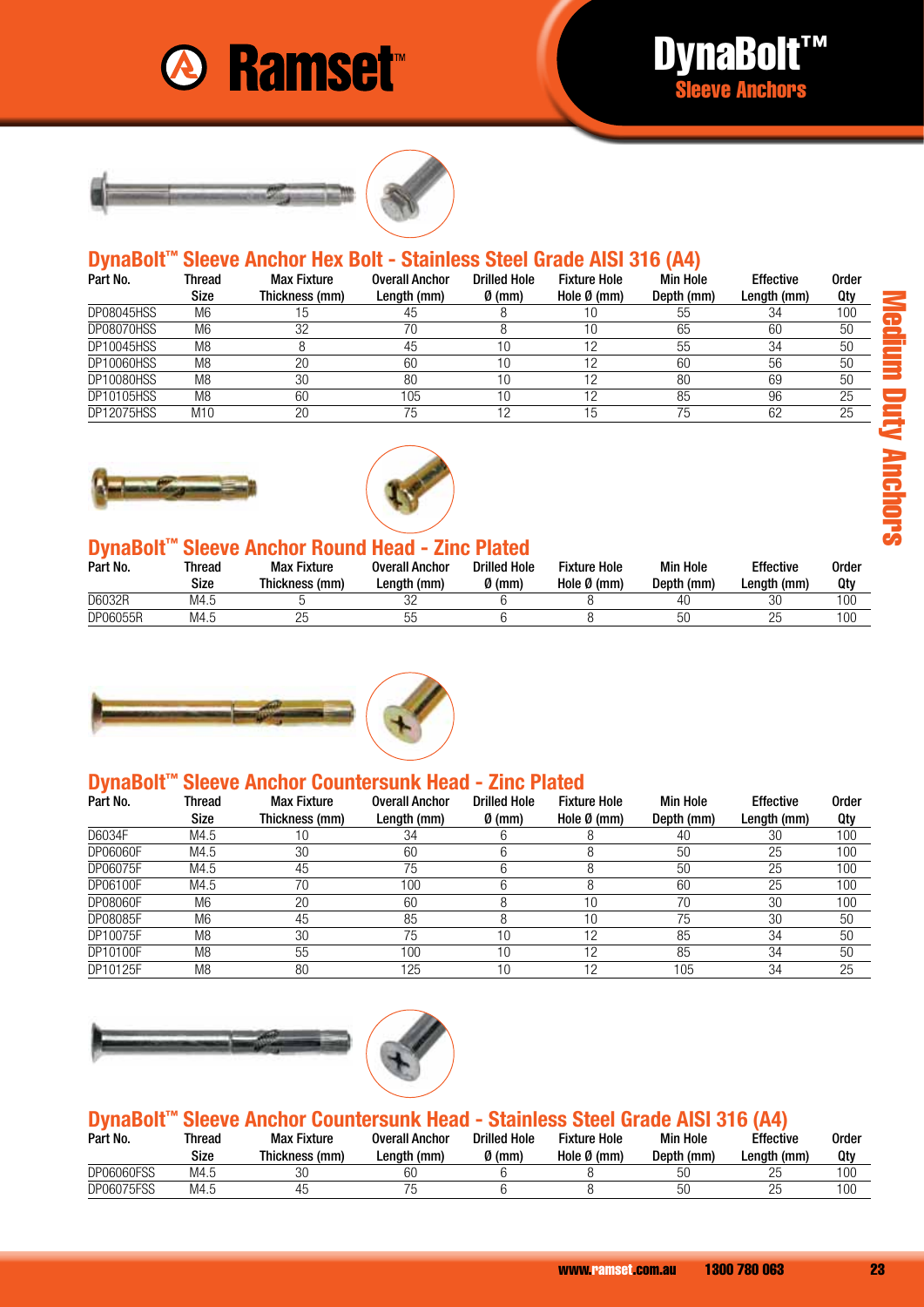







## **DynaBolt™ Sleeve Anchor - Set Lok Bolt - Zinc Plated**

| Part No. | Thread<br>Size | <b>Max Fixture</b><br>Thickness (mm) | <b>Overall Anchor</b><br>Length (mm) | <b>Drilled Hole</b><br>0 (mm) | <b>Fixture Hole</b><br>$\emptyset$ (mm) | <b>Min Hole</b><br>Depth (mm) | <b>Effective</b><br>Length (mm) | <b>Order</b><br>Qty |
|----------|----------------|--------------------------------------|--------------------------------------|-------------------------------|-----------------------------------------|-------------------------------|---------------------------------|---------------------|
| D06026S  | M4.5           |                                      | 26                                   |                               | $\overline{\phantom{a}}$                | 30                            | nn<br>ZJ                        | 500                 |
| D06038S  | M4.5           |                                      | 38                                   |                               |                                         |                               | 34                              | 100                 |



## **DynaBolt™ Sleeve Anchor - Tie Wire Bolt - Zinc Plated**

| Part No. | Thread<br>Size | <b>Max Fixture</b><br>Thickness<br>(mm) | Overall Anchor<br>∟enath<br>' (mm) | <b>Drilled Hole</b><br>Ø (mm) | Fixture Hole<br>0 (mm) | <b>Min Hole</b><br>Depth (mm) | <b>Effective</b><br>Lenath (mm) | Order<br>Qh |
|----------|----------------|-----------------------------------------|------------------------------------|-------------------------------|------------------------|-------------------------------|---------------------------------|-------------|
| D08042E  | M6             |                                         |                                    |                               | ۰                      | ы                             | 34                              | 100         |





#### **DynaBolt™ Sleeve Anchor - Hook Bolt - Zinc Plated**

|         | Size | Thickness (mm) | Length (mm) | <b>Drilled Hole</b><br>$\emptyset$ (mm) | <b>Fixture Hole</b><br>$\emptyset$ (mm) | <b>Min Hole</b><br>Depth (mm) | <b>Effective</b><br>Length (mm) | Order<br>Qty |
|---------|------|----------------|-------------|-----------------------------------------|-----------------------------------------|-------------------------------|---------------------------------|--------------|
| D08045K | M6   | -              |             |                                         |                                         | $ -$<br>いい<br>υu              | nn<br>ےں                        | 100          |





#### **DynaBolt™ Sleeve Anchor - Eye Bolt - Zinc Plated**

| Part No. | Thread<br>Size | Max Fixture<br>Thickness (mm) | Overall Anchor<br>Lenath (mm) | -----<br><b>Drilled Hole</b><br>$\Omega$ (mm) | <b>Fixture Hole</b><br>0 (mm) | <b>Min Hole</b><br>Depth (mm) | Effective<br>Lenath (mm) | Order<br>Qt |
|----------|----------------|-------------------------------|-------------------------------|-----------------------------------------------|-------------------------------|-------------------------------|--------------------------|-------------|
| D08045X  | M6             |                               |                               |                                               |                               |                               | ےں                       | 400<br>I UU |

## **DynaBolt™ Sleeve Anchors - Indicative Working Loads in 32MPa Concrete**

| Anchor    | Thread          | <b>Embedment</b> | Tightening  | <b>Min Edge</b> | <b>Min Anchor</b> | <b>Max Tensile</b> | <b>Max Shear</b>  |
|-----------|-----------------|------------------|-------------|-----------------|-------------------|--------------------|-------------------|
| Size (mm) | Size            | Depth (mm)       | Torque (Nm) | Distance (mm)   | Spacing (mm)      | Load, $N_a(kN)^*$  | Load, $V_a(kN)^*$ |
|           | M4.5            | 25               |             | . ხე            |                   |                    | 2.5               |
|           | M <sub>6</sub>  | 35               |             | 60              | 105               | 4.2                | 4.0               |
|           | M <sub>8</sub>  | 45               | 35          |                 | 135               | 5.9                | 6.4               |
|           | M <sub>10</sub> | 50               | 55          |                 | 150               |                    | 7.9               |
| 16        | M12             | 65               | 85          | 100             | 195               | 1.9                | 10.5              |
| 20        | M16             | 85               | 165         | 130             | 255               | 16.6               | 15.6              |

**\*The design engineer should ensure the structural element is capable of supporting these loads. Refer to Ramset™ Specifiers Resource Book for more information or explanation of technical data.**